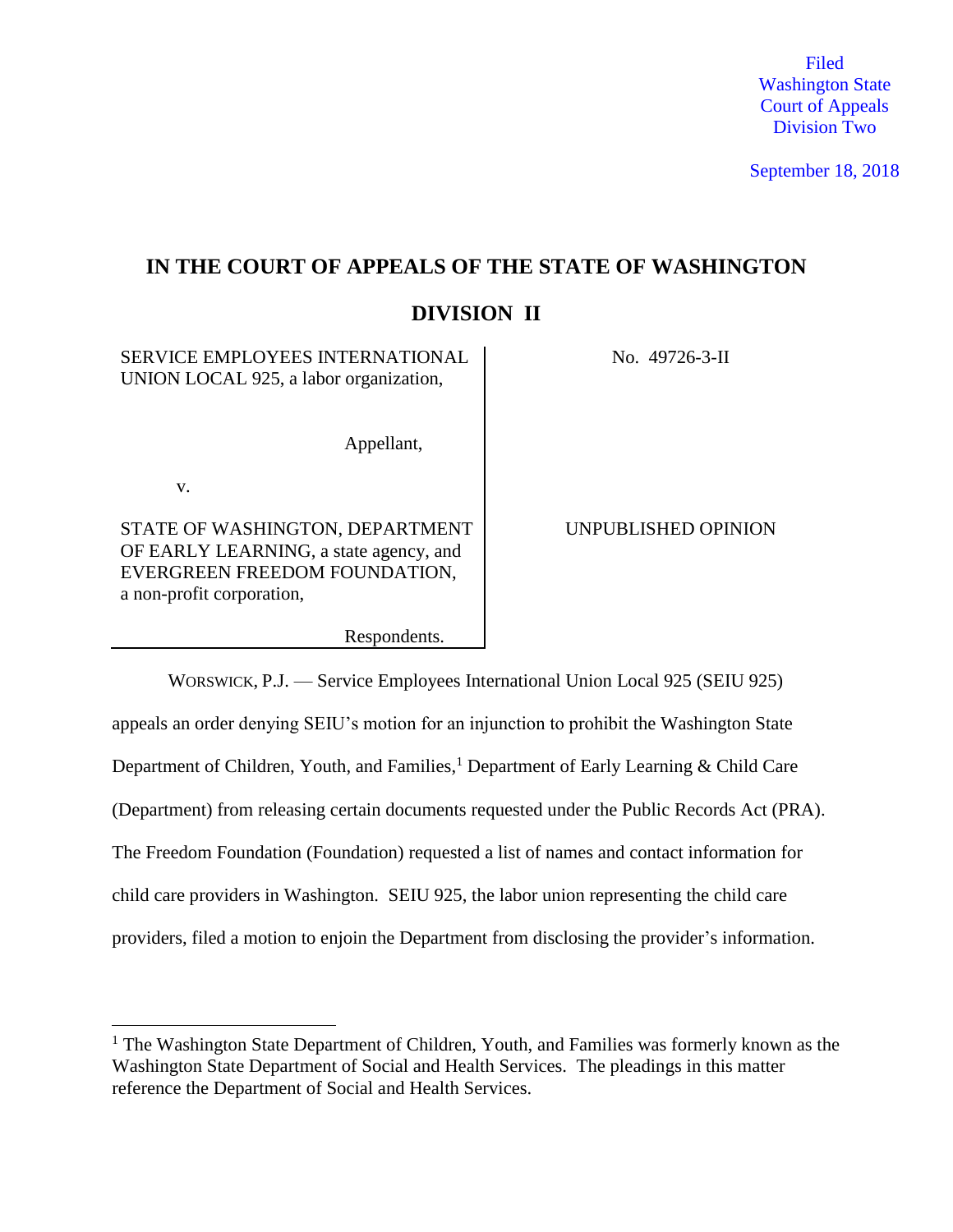The trial court denied SEIU 925's motion and SEIU 925 now appeals, arguing that the exemptions created by RCW  $42.56.640^2$  and RCW  $43.17.410$ ,<sup>3</sup> as established through voter Initiative 1501 (I-1501), apply retroactively, and also that former RCW 74.04.060(4)<sup>4</sup> exempts records that are to be used for political purposes.

We hold that RCW 42.56.640 and RCW 43.17.410, do not apply retroactively and that former RCW 74.04.060(4) does not exempt the records requested by the Foundation. Consequently, we affirm.

# **FACTS**

The Department administers a program that allows eligible low-income families to

receive a subsidy for child care expenses. Families may choose to utilize either a licensed or a license-exempt care provider.

Licensed family care providers operate independent home businesses and are monitored and licensed by the Department. License-exempt family child care providers are informal care

 $\overline{a}$ 

<sup>&</sup>lt;sup>2</sup> RCW 42.56.640 exempts inspection of "sensitive personal information" of certain "vulnerable individuals" and their "in-home caregivers," and defines those terms.

<sup>&</sup>lt;sup>3</sup> RCW 43.17.410 states:

<sup>(1)</sup> To protect vulnerable individuals and their children from identity crimes and other forms of victimization, neither the state nor any of its agencies shall release sensitive personal information of vulnerable individuals or sensitive personal information of in-home caregivers for vulnerable populations, as those terms are defined in RCW 42.56.640.

<sup>&</sup>lt;sup>4</sup> The legislature amended RCW 74.04.060 in 2018 by adding subsection (b) to RCW 74.04.060(1).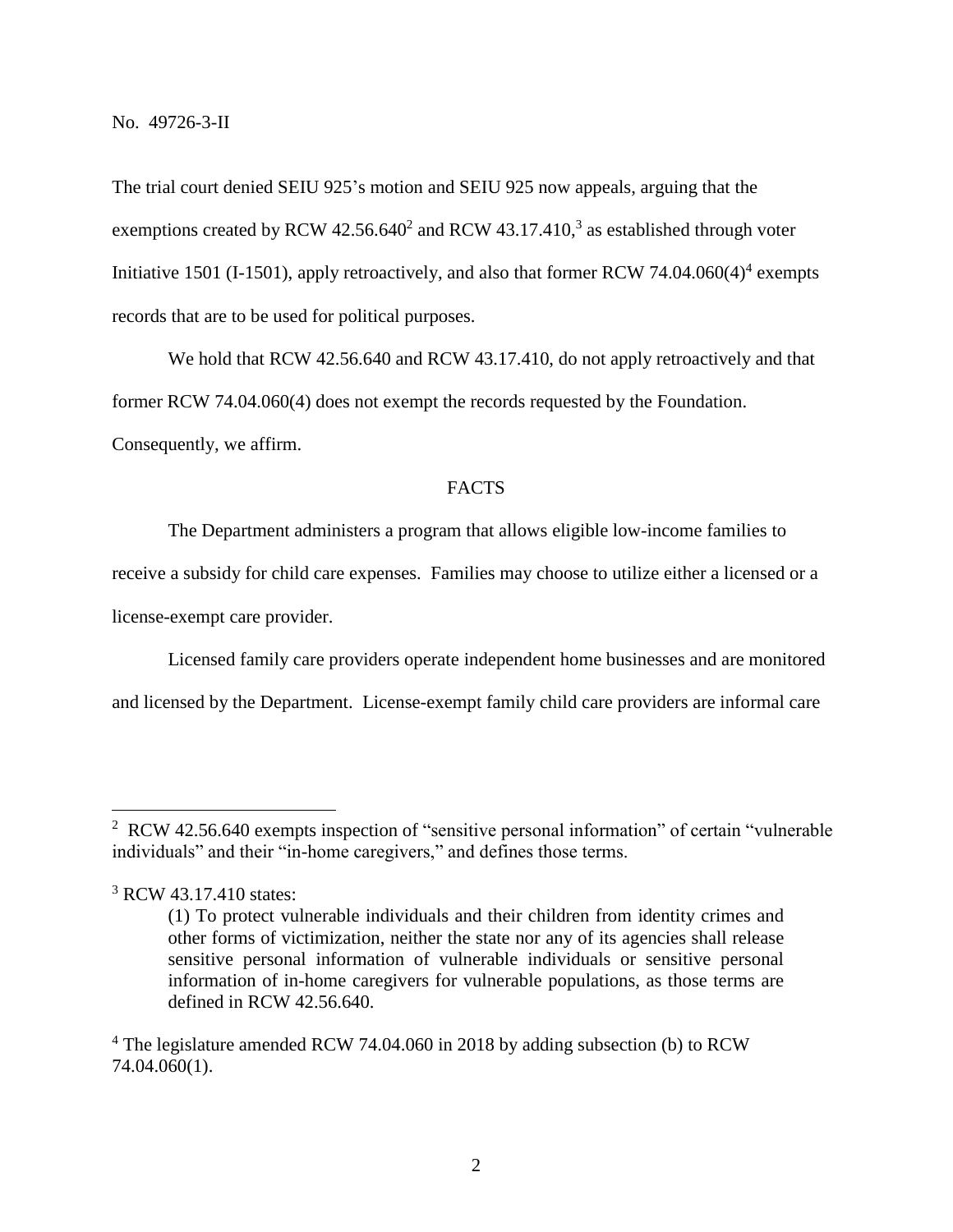providers exempt from licensing requirements and who usually provide care in the children's home or in their own home.<sup>5</sup>

SEIU 925 represents both licensed and license-exempt providers. The providers pay dues to SEIU 925 for union representation.

The Foundation is a nonprofit organization. One of the Foundation's purposes is to educate public employees about their rights to "opt out" of a union. Clerk's Papers (CP) at 24. The Foundation has previously contacted SEIU 925 members regarding their rights.

The Department provides contact information for licensed family child care providers on a Department website. The information includes the names and telephone numbers of the licensed care providers, but the website does not list information for license-exempt providers.

On November 2, 2016, the Foundation submitted a PRA request to the Department seeking contact information for all licensed and license-exempt child care providers. The Foundation sought "the first name, last name, work mailing address, and work email address" of the providers. CP at 909. In its request, the Foundation stated that it would not use the information for commercial purposes, but planned to use the information to inform the providers of their constitutional and statutory rights regarding union membership and representation. The Department informed SEIU 925 that it would release the providers' contact information to the Foundation on November 22 if SEIU 925 did not obtain a court order enjoining the release.

<sup>&</sup>lt;sup>5</sup> An exempt provider may provide care in their own home if related to the child.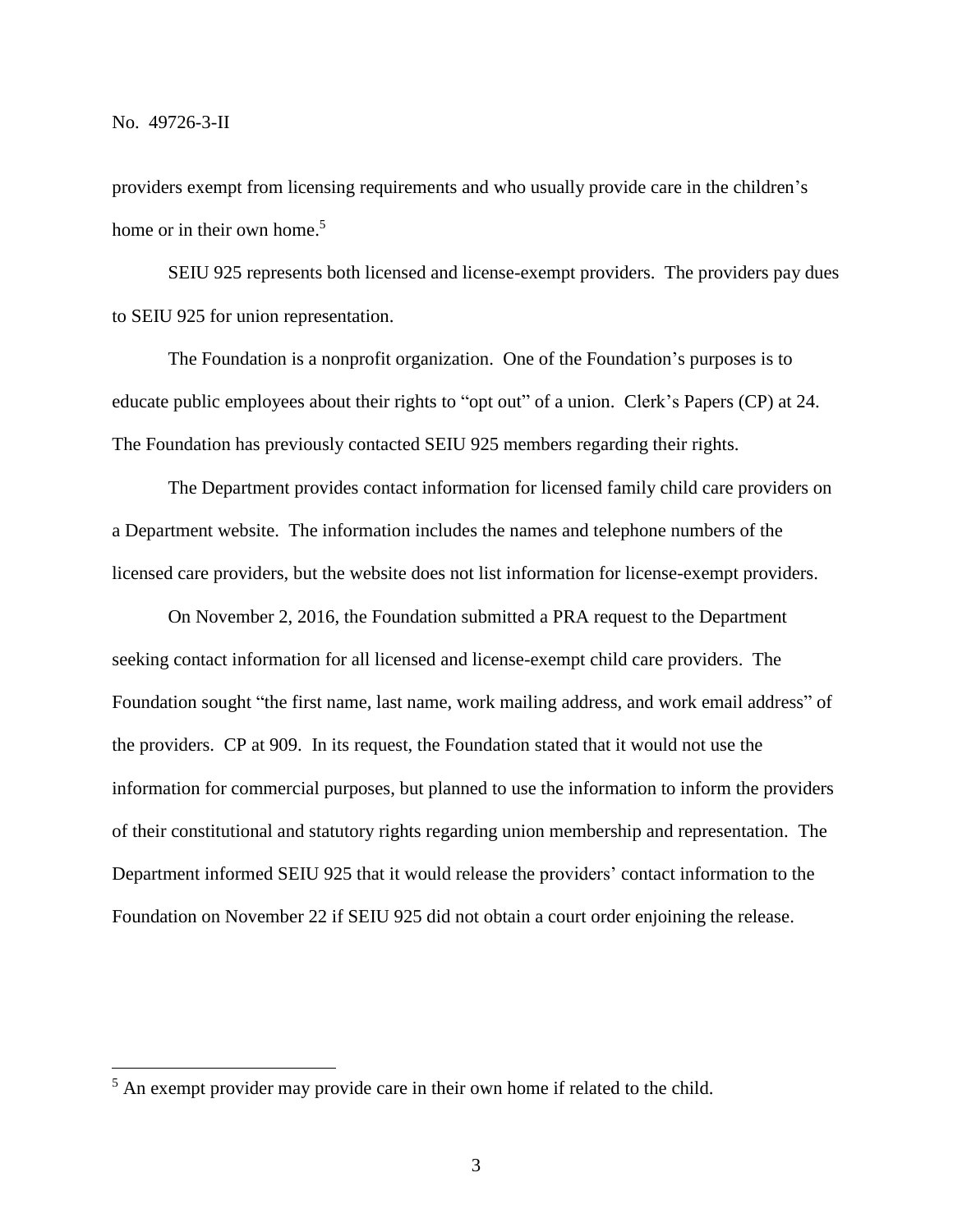No. 49726-3-II

On November 8, 2016, six days after the Foundation submitted its PRA request,

Washington voters approved I-1501.<sup>6</sup> The initiative's stated intent was to protect the safety and security of seniors and vulnerable individuals by

(1) increasing criminal penalties for identity theft targeting seniors and vulnerable individuals; (2) increasing penalties for consumer fraud targeting seniors and vulnerable individuals; and (3) prohibiting the release of certain public records that could facilitate identity theft and other financial crimes against seniors and vulnerable individuals.

CP at 299.

 $\overline{a}$ 

The initiative also added new provisions to the statutes governing agency administration and to the PRA. One provision, later codified as RCW 43.17.410(1), prohibited state agencies from releasing sensitive personal information of vulnerable individuals or in-home caregivers for vulnerable populations. LAWS OF 2017, ch. 4, § 10. Another provision, later codified as RCW 42.56.640(2), added language to the PRA stating that "sensitive personal information of in-home caregivers for vulnerable populations is exempt from inspection and copying." LAWS OF 2017, ch. 4, § 8. The initiative's provisions became effective on December 8, 2016. *See* RCW 43.17.410; *see also* RCW 42.56.640.

On November 16, 2016, SEIU 925 filed a complaint for declaratory and injunctive relief in superior court seeking to enjoin the Department from releasing the records to the Foundation

<sup>6</sup> *See* https://results.vote.wa.gov/results/20161108/State-Measures-Initiative-Measure-No-1501 concerns-seniors-and-vulnerable-individuals.html (last visited Sep. 7, 2018).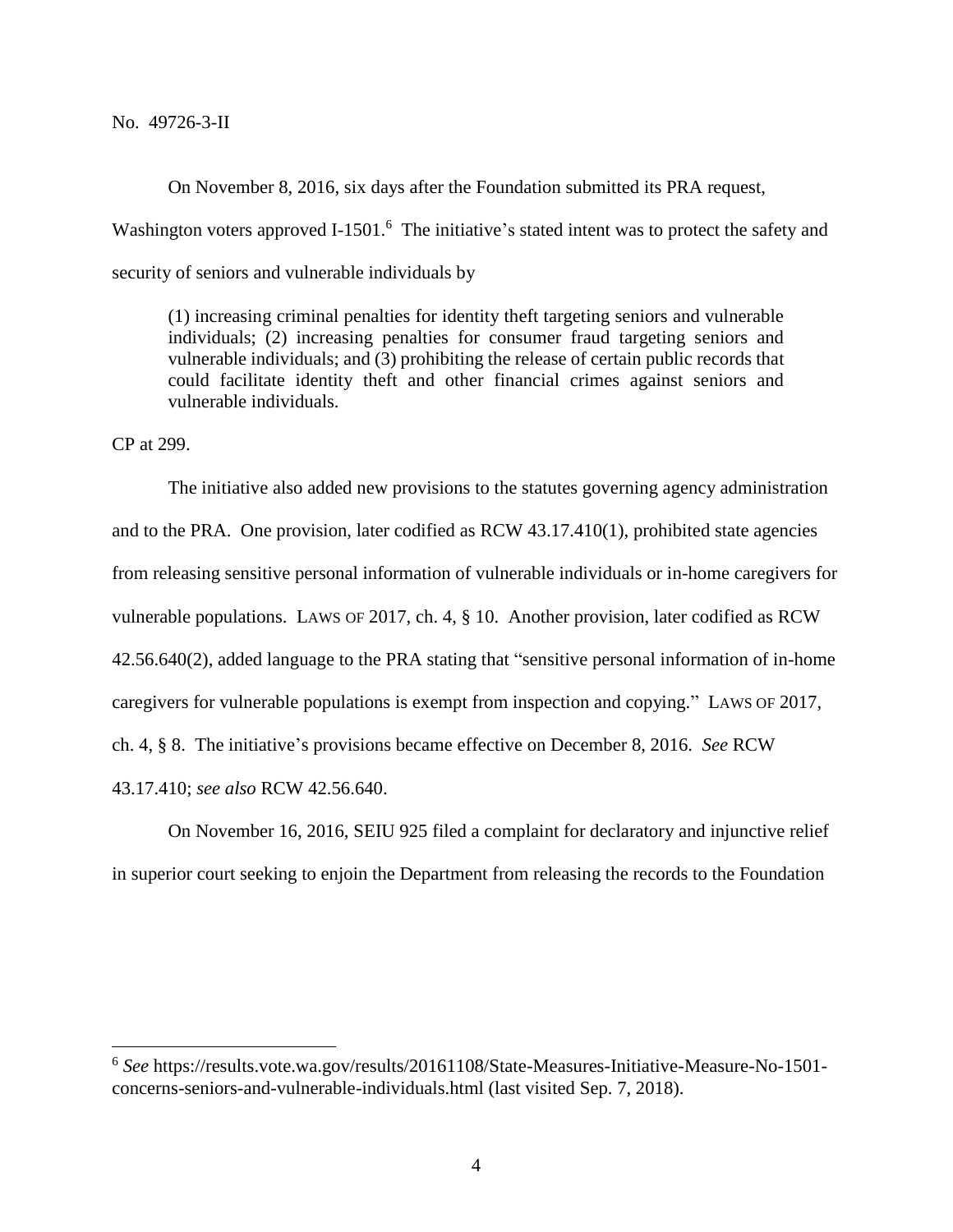under former RCW 74.04.060(4).<sup>7</sup> SEIU 925 also filed a motion for a temporary restraining order (TRO) to prevent the release of the information. SEIU 925 argued that the Department was precluded from disclosing the records because former RCW 74.04.060(4) prevented the disclosure of lists or names of providers for both commercial as well as political purposes, and also argued that the information qualified for a PRA exemption.

A superior court commissioner heard arguments on SEIU 925's motion for a TRO but did not rule on the motion. Instead, the commissioner asked the Foundation and the Department to refrain from releasing the records on November 22, and to schedule a hearing on SEIU 925's request for a preliminary injunction as soon as possible. The parties agreed.

On December 2, SEIU 925 filed its motion for preliminary injunction and scheduled a hearing for December 9th. SEIU 925 restated many of the arguments it made in its TRO motion and also included additional arguments for injunctive relief. SEIU 925 argued that the information requested by the Foundation was prohibited by the laws established in I-1501, which were to become effective on December 8th, the day before the scheduled hearing on SEIU's preliminary injunction.

 $\overline{a}$ 

 $7$  Former RCW 74.04.060(4) provided:

It shall be unlawful, except as provided in this section, for any person, body, association, firm, corporation or other agency to solicit, publish, disclose, receive, make use of, or to authorize, knowingly permit, participate in or acquiesce in the use of any lists or names for commercial or political purposes of any nature.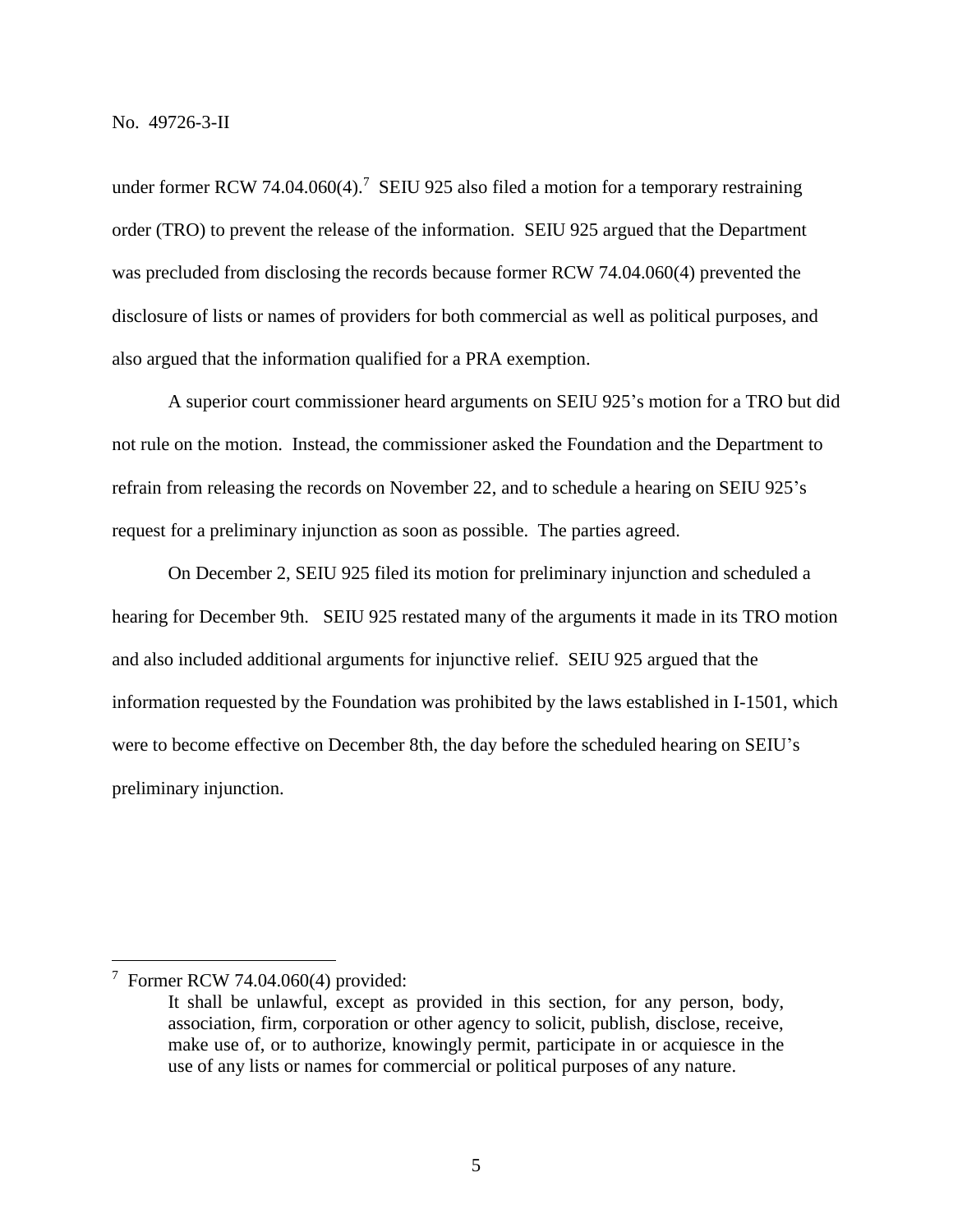In response, the Foundation argued that SEIU 925's interpretation of former RCW 74.04.060(4) was unconstitutional, that SEIU 925 improperly read 74.04.060(4) out of context from the other sections of the chapter,<sup>8</sup> and that I-1501 was not retroactive in nature.

The Department responded and asserted that it was not authorized to withhold the records because the Foundation's use of the records was not for commercial purposes and that it was not authorized to apply the disclosure exemptions established in I-1501 because the Foundation made its record request before the law took effect. The Department also argued the "list or names" referenced in former RCW 74.04.060(4) pertained only to applicants and recipients of public assistance and not to providers. CP at 899.

On December 9, the trial court heard oral argument on SEIU 925's motion for

preliminary injunction. The court denied SEIU's motion for a preliminary injunction, ruling that

. . . .

. . . .

<sup>&</sup>lt;sup>8</sup> Other sections of former RCW 74.04.060 provide:

 $(1)(a)$ ... [T]he county offices and their respective officers and employees are prohibited, except as hereinafter provided, from disclosing the contents of any records, files, papers and communications, except for purposes directly connected with the administration of the programs of this title . . . except for the right of any individual to inquire of the office whether a named individual is a recipient of welfare assistance and such person shall be entitled to an affirmative or negative answer.

<sup>(</sup>c) The department shall review methods to improve the protection and confidentiality of information for recipients of welfare assistance who have disclosed to the department that they are past or current victims of domestic violence or stalking.

<sup>(2)</sup> The county offices shall maintain monthly at their offices a report showing the names and addresses of all recipients in the county receiving public assistance under this title, together with the amount paid to each during the preceding month.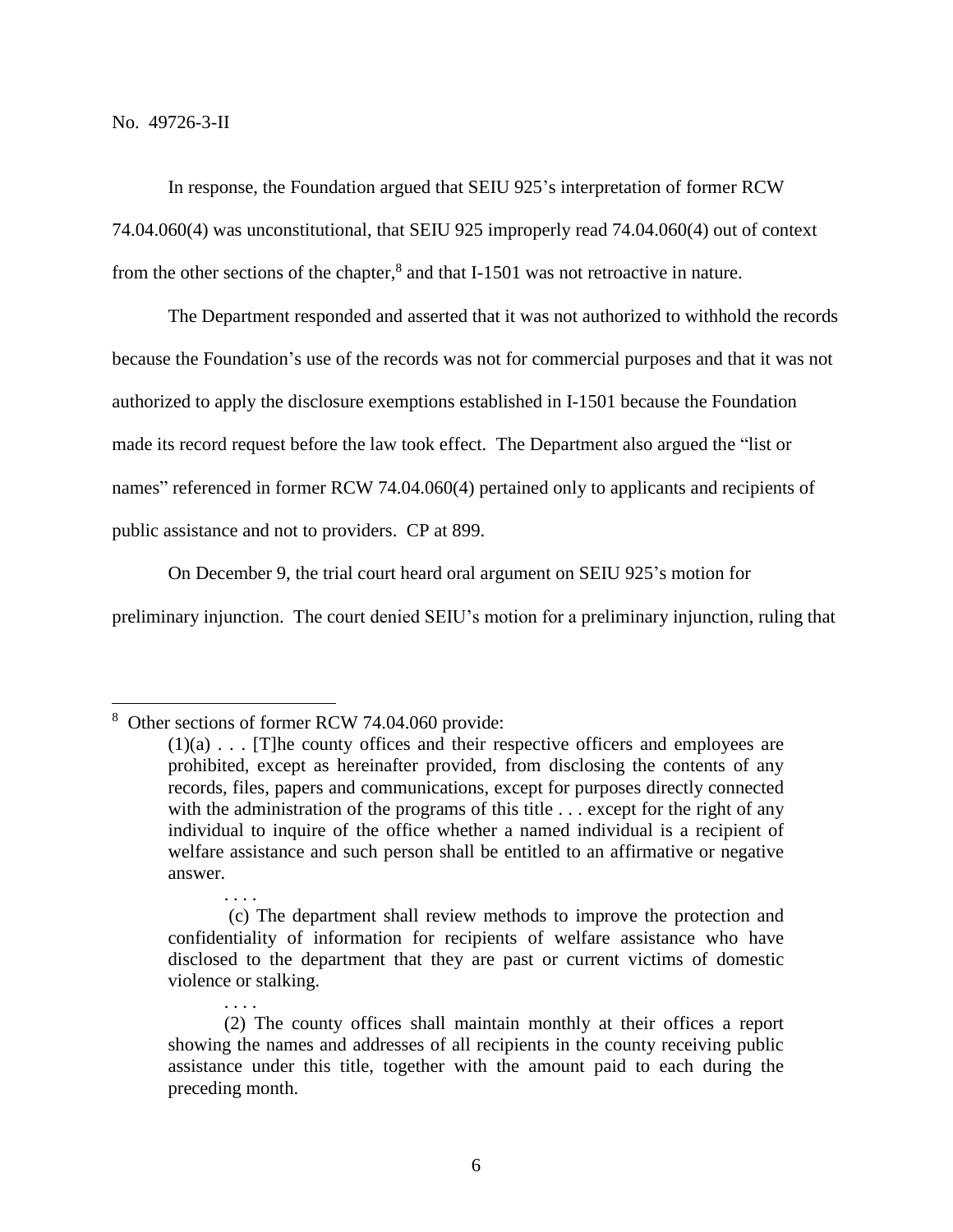SEIU 925 had not shown there was a likelihood of success on the merits of any of its claims. The court ruled that former RCW 74.04.060(4) did not apply to exempt disclosure of providers' lists or names and that I-1501 did not apply retroactively. The court entered a stay preventing the release of the records pending appeal.

SEIU 925 appeals the trial court's order denying its motion for a preliminary injunction.

# ANALYSIS

SEIU 925 argues that the trial court erred by denying its request for injunctive relief where the evidence establishes that SEIU 925 has a clear legal right to the protection of the requested records, where I-1501 applies retroactively, and where former RCW 74.04.060(4) prohibited the Department from disclosing the records. We disagree.

## I. STANDARD OF REVIEW

We generally review injunction decisions for an abuse of discretion.<sup>9</sup> *Blair v. Washington State Univ.*, 108 Wn.2d 558, 564, 740 P.2d 1379 (1987). However, when a trial court's order is based solely on documentary evidence and memoranda of law, our review is de novo. *Limstrom v. Ladenburg*, 136 Wn.2d 595, 612, 963 P.2d 869 (1998). Additionally, we review both statutory interpretation and retroactivity de novo. *See In re Estate of Haviland*, 177 Wn.2d 68, 75, 301 P.3d 31 (2013).

<sup>&</sup>lt;sup>9</sup> Generally, orders on preliminary injunctions are reviewed for an abuse of discretion. However, some court decisions interpreting injunction orders under the PRA have held that the proper standard of review for injunctions issued under the PRA is de novo. *See SEIU Healthcare 775NW v. Dep't of Soc. & Health Servs.*, 193 Wn. App. 377, 391, 377 P.3d 214 (2016). Regardless, the underlying review of any decision under the PRA is a question of law when based entirely on documentary evidence. *See Robbins Geller Rudman & Dowd LLP v. Office of Att'y Gen*., 179 Wn. App. 711, 719-20, 328 P.3d 905 (2014).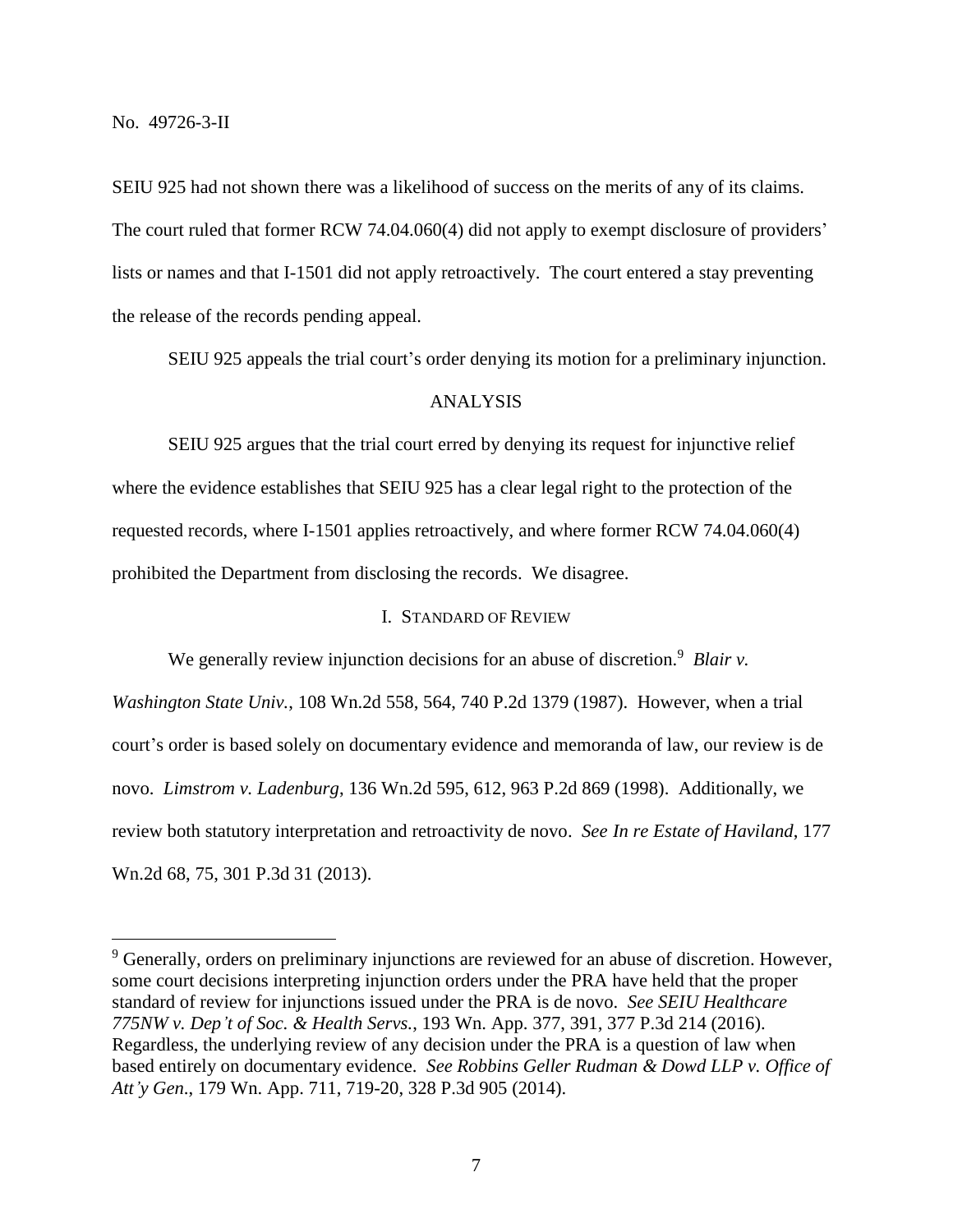Because this case is an injunction decision based entirely on documents and memorandum of law, and involving only questions of law, our review here is de novo.

### II. APPLICABILITY OF I-1501

SEIU 925 argues that the trial court was required to apply the provisions of I-1501 to prohibit the Department from disclosing the records because the laws prohibiting disclosure were in effect at the time it rendered its decision denying the preliminary injunction. We disagree.

#### A. *PRA Principles*

The PRA mandates the broad disclosure of public records. *Resident Action Council v. Seattle Hous. Auth.*, 177 Wn.2d 417, 431, 327 P.3d 600 (2013). Under RCW 42.56.070(1), a government agency must disclose public records upon request unless an exemption applies. *Ameriquest Mortg. Co. v. Office of Att'y Gen*., 177 Wn.2d 467, 485-86, 300 P.3d 799 (2013). RCW 42.56.030 expressly requires that the PRA be "liberally construed and its exemptions narrowly construed . . . to assure that the public interest will be fully protected." Thus, we liberally construe the PRA in favor of disclosure. *West v. Port of Olympia*, 183 Wn. App. 306, 311, 333 P.3d 488 (2014).

A party other than a government agency attempting to prevent the disclosure of public records under the PRA may seek an injunction. *Ameriquest*, 177 Wn.2d at 487. We review injunctions issued under the PRA de novo. *Lyft, Inc. v. City of Seattle*, 190 Wn.2d 769, 791, 418 P.3d 102 (2018). The party seeking to prevent disclosure bears the burden of establishing that a PRA exemption applies. *Ameriquest*, 177 Wn.2d at 486. If an exemptions applies, we can enjoin the release of a public record only if disclosure "'would clearly not be in the public interest and would substantially and irreparably damage any person, or . . . vital governmental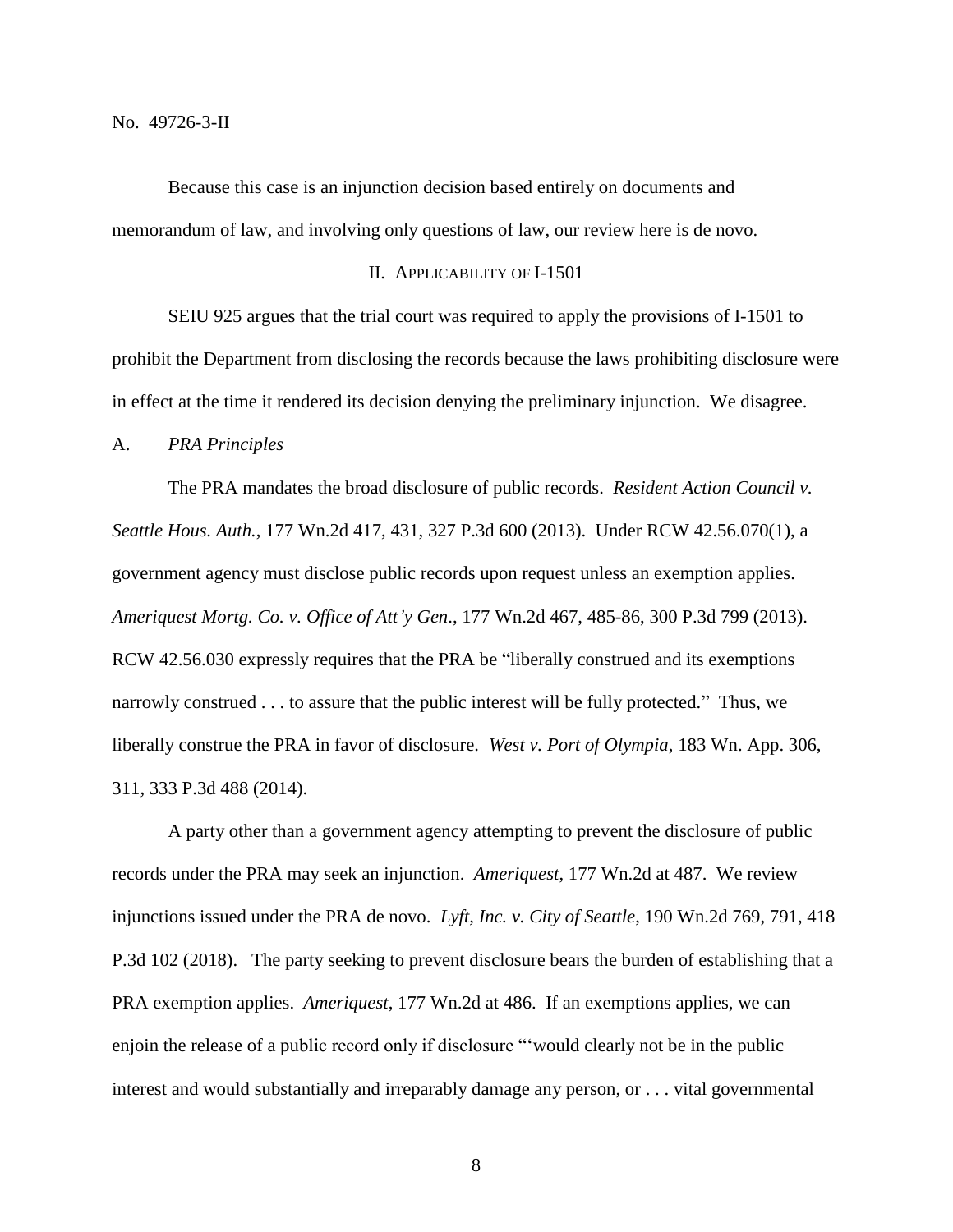functions.'" *Lyft*, 190 Wn.2d at 791 (quoting *Morgan v. City of Federal Way*, 166 Wn.2d 747, 756-57, 213 P.3d 596 (2009)). The injunction standard requires a showing on both elements. *Lyft*, 190 Wn.2d at 791.

Here, in order to determine whether the trial court properly denied SEIU 925's request for injunction, we must first examine whether the statutes established through I-1501 apply retroactively or prospectively.

### B. *Retroactivity Principles*

Generally, statutory amendments are presumed to operate prospectively. *Hale v. Wellpinit Sch. Dist. No*. *49*, 165 Wn.2d 494, 507, 198 P.3d 1021 (2009). The presumption of prospective application is overcome only when the legislature explicitly provides for retroactive application or the amendment is curative or remedial. *Densley v. Dep't of Ret. Sys*., 162 Wn.2d 210, 223, 173 P.3d 885 (2007). When analyzing whether a voter initiative explicitly provides for retroactivity, the test is whether the initiative "fairly convey[s]" the voters' intent that the initiative be applied retroactively. *State v. Rose*, 191 Wn. App. 858, 861, 365 P.3d 756, (2015).

If there is no voter intent to apply the initiative retroactively, we next determine whether the statute is curative or remedial. *Densley*, 162 Wn.2d at 223. A curative statute clarifies or makes a technical correction to an ambiguous statute. *Barstad v. Stewart Title Guar. Co., Inc.*, 145 Wn.2d 528, 536-37, 39 P.3d 984 (2002). A remedial statute relates to practices, procedures, or remedies and does not affect a substantive or vested right. *In re Marriage of Hawthorne*, 91 Wn. App. 965, 968, 957 P.2d 1296 (1998).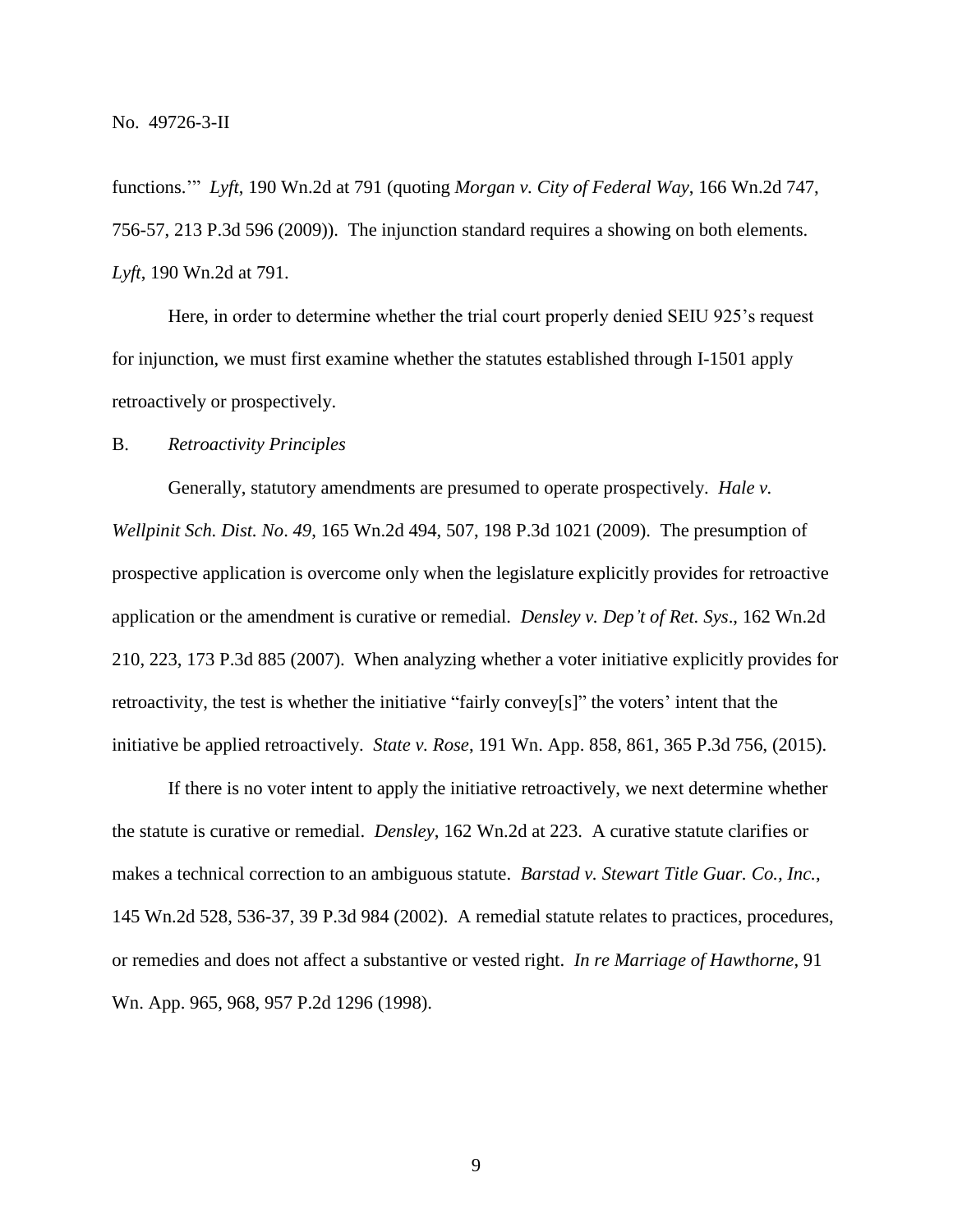No. 49726-3-II

#### C. *No Retroactive Application*

### 1. *No Voter Intent for Retroactivity*

The first question we consider in examining whether the statute applies retroactively is whether I-1501 fairly conveys the voters' intent that the initiative be applied retroactively. To ascertain legislative (or here, voter) intent, we generally look for express language showing retroactive application. *See City of Ferndale v. Friberg*, 107 Wn.2d 602, 605, 732 P.2d 143 (1987). However, legislative intent may also be inferred from other evidence, such as the use of past tense in the language of the statute, or a legislative statement of a strong public policy that would be served by retroactive application. *City of Ferndale*, 107 Wn.2d at 605.

SEIU 925 cites to *State v. Rose*, 191 Wn. App. at 868, and points to the policy language contained in I-1501 to argue that the voters' intent was for the laws to apply retroactively. I-1501 included an overarching intent section which stated that "[i]t is the intent of this initiative to protect the safety and security of seniors and vulnerable individuals by . . . (3) prohibiting the release of certain public records that could facilitate the identity theft of other financial crimes against seniors and vulnerable individuals." CP at 299. The initiative also contained another section pertaining to the intent of prohibiting the release of public records of caregivers. The section stated that "[s]ensitive personal information about in-home caregivers for vulnerable populations is protected because its release could facilitate identity crimes against seniors, vulnerable individuals, and the other vulnerable populations that these caregivers serve." CP at 304.

In *State v. Rose*, the court reviewed a voter initiative that decriminalized adult marijuana use. 191 Wn. App. at 868 (quoting I-502, Part 1, Sec. 1). The initiative included a statement of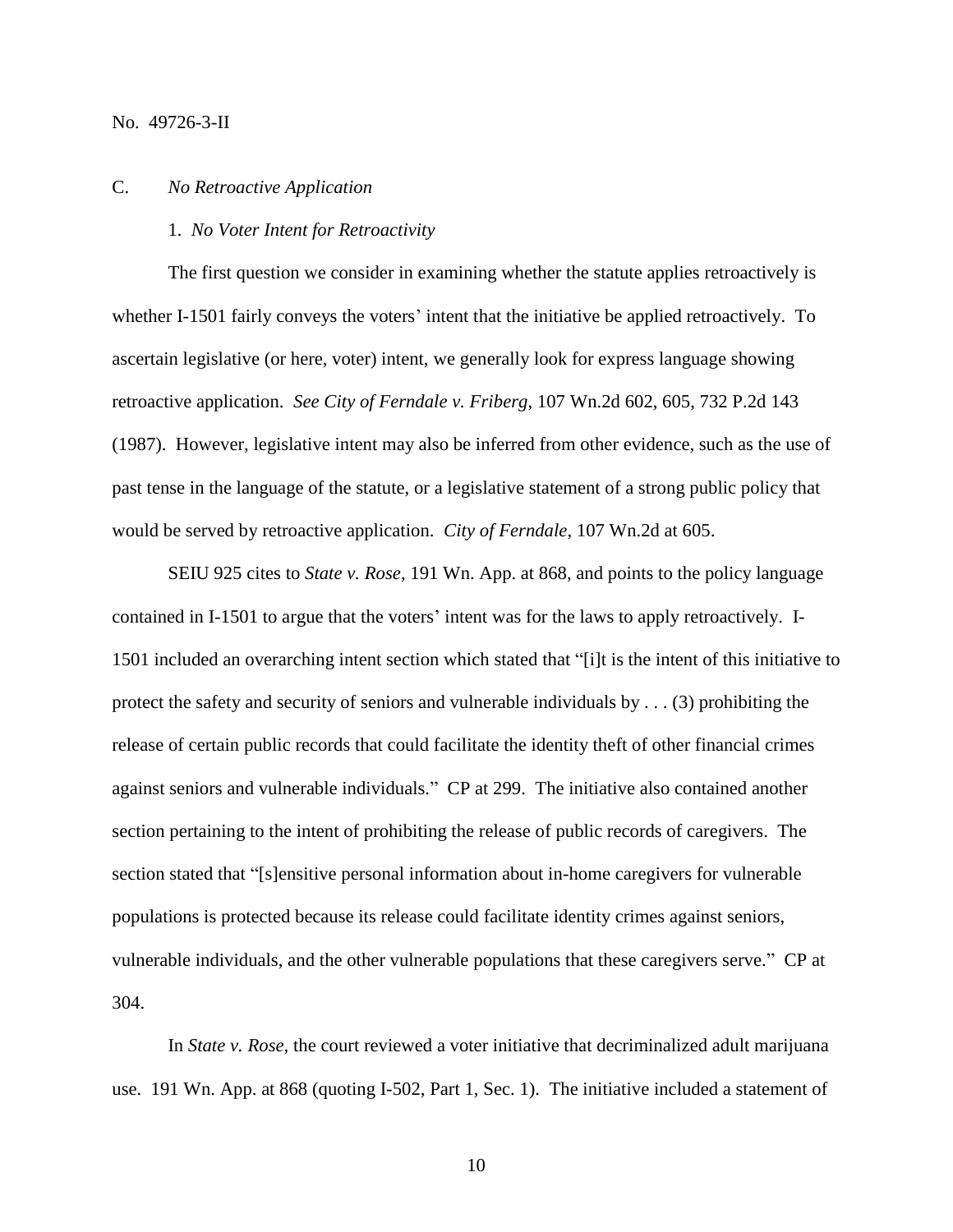intent that said, "The people intend to stop treating adult marijuana use as a crime and try a new approach." *Rose*, 191 Wn. App. at 868. The *Rose* court concluded that this language was sufficient to express an intent of the voters to stop prosecutions, even those in progress, for adult marijuana use. *Rose*, 191 Wn. App. at 869.

Here, the language in I-1501 is not as direct as the language in *Rose*. Despite the strong policy language that seniors and vulnerable adults be protected, I-1501 contains no suggestion that the exemption provisions would apply to PRA requests prior to the effective day of the act. There is no clear policy statement showing voter intent to prevent the disclosure of provider information in a retroactive manner. *See Rose*, 191 Wn. App. at 868.

Because I-1501 does not contain an express statement regarding retroactive application, and because the language otherwise does not fairly convey the voters' intent to apply the exemptions retroactively, the next question is whether I-1501 is curative or remedial. *See City of Ferndale*, 107 Wn.2d at 602.<sup>10</sup>

# 2. *Not Curative or Remedial*

 $\overline{a}$ 

SEIU 925 does not brief the issue of whether the statutes at issue are remedial or curative in nature and affirmatively states that it "does not rely" on whether the statutes are curative or remedial to support their argument that the statutes apply retroactively. Reply Br. at 23. The

<sup>10</sup> SEIU 925 argues that *City of Ferndale*, 107 Wn.2d at 602, supports its argument that an initiative is retroactive when a strong policy statement exists that would be served by retroactive application. However, the court in *City of Ferndale* considered the initiative in that case to be retroactive when the initiative used past tense language and when the initiative was remedial in nature. Accordingly, *City of Ferndale* is distinguishable from this case as I-1501 uses no past tense language and as shown, is not remedial in nature.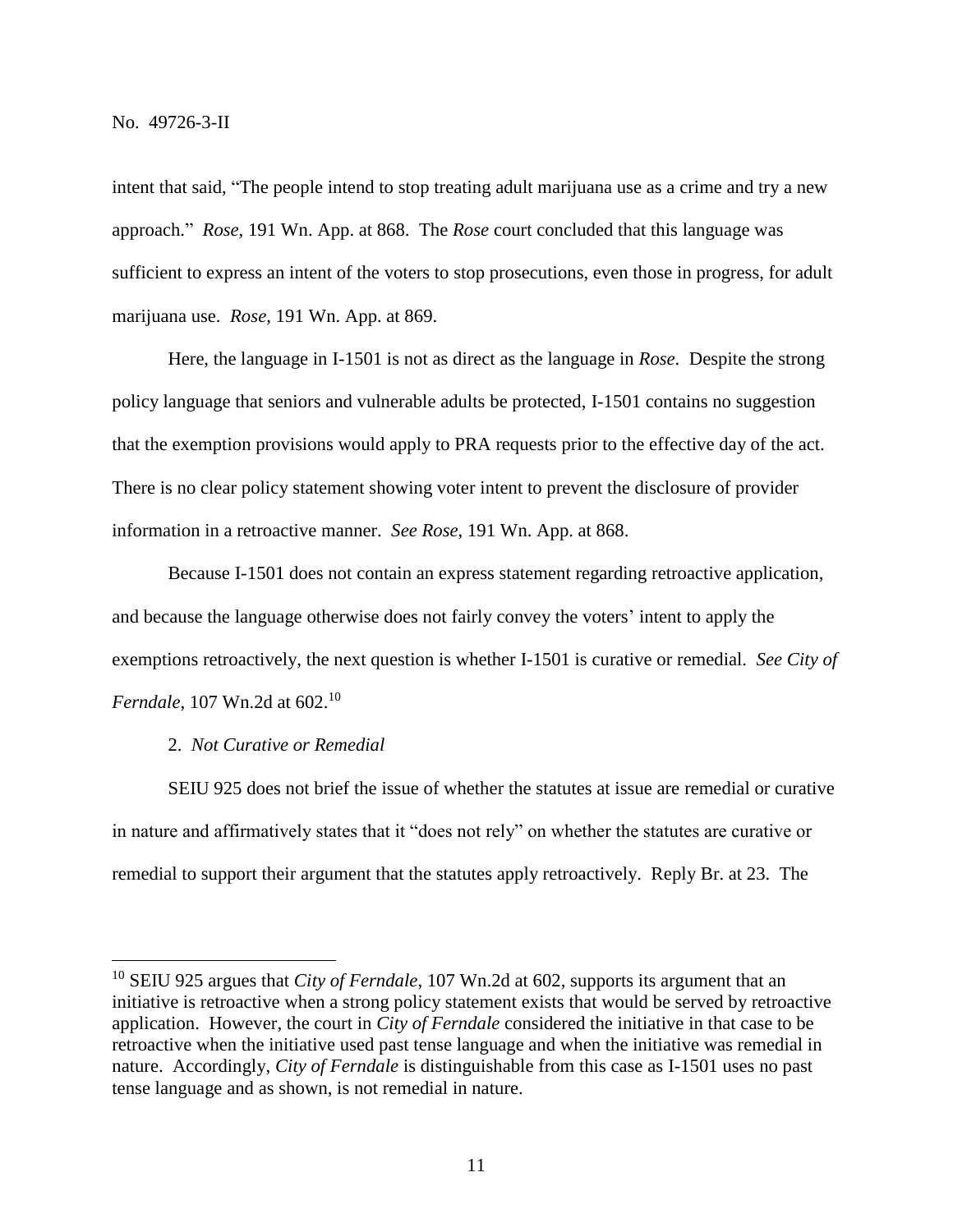Foundation argues that access to nonexempt public records is a substantive right and that the new statutes "'affect'" that right and therefore are not curative or remedial. Br. of Resp't (Foundation) at 34. The Department joins the Foundation and argues that the trial court correctly concluded that the statutes were neither curative nor remedial. We hold that the statutes at issue are not curative or remedial.

A curative amendment clarifies or makes a technical correction to an ambiguous statute. *In re Flint*, 174 Wn.2d 539, 546, 277 P.3d 657 (2012). A remedial change relates to practices, procedures, or remedies without affecting substantive or vested rights. *In re Flint*, 174 Wn.2d at 546. A vested right entitled to protection under the due process clause "'must be something more than a mere expectation based upon an anticipated continuance of the existing law; it must have become a title, legal or equitable, to the present or future enjoyment of property, a demand, or a legal exemption from a demand by another.'" *Dragonslayer, Inc. v. Washington State Gambling Comm'n*, 139 Wn. App. 433, 449, 161 P.3d 428 (2007) (quoting *Caritas [Servs. v.](https://1.next.westlaw.com/Link/Document/FullText?findType=Y&serNum=1994057436&pubNum=0000661&originatingDoc=Ied0ba5c0241c11dc8471eea21d4a0625&refType=RP&originationContext=document&transitionType=DocumentItem&contextData=(sc.Default))  DSHS*, [123 Wn.2d 391, 414, 869 P.2d 28 \(1994\)\)](https://1.next.westlaw.com/Link/Document/FullText?findType=Y&serNum=1994057436&pubNum=0000661&originatingDoc=Ied0ba5c0241c11dc8471eea21d4a0625&refType=RP&originationContext=document&transitionType=DocumentItem&contextData=(sc.Default)). A vested right in public documents is created when a request for the public records is made. *See Dragonslayer*, 139 Wn. App. at 449.

Here, the statutes do not clarify or correct another statute and therefore are not curative. Also, the statutes are not remedial because they affect a vested right. The Foundation requested the records prior to the enactment of the statutes that contain applicable PRA exemptions. Therefore, the Foundation obtained a vested right in the requested records when it made its initial request. *Dragonslayer*, 139 Wn. App. at 449. The application of the new statutes would clearly affect the Foundation's right to the records, and therefore the new statutes cannot apply retroactively to prohibit the Department from disclosing the records to the Foundation.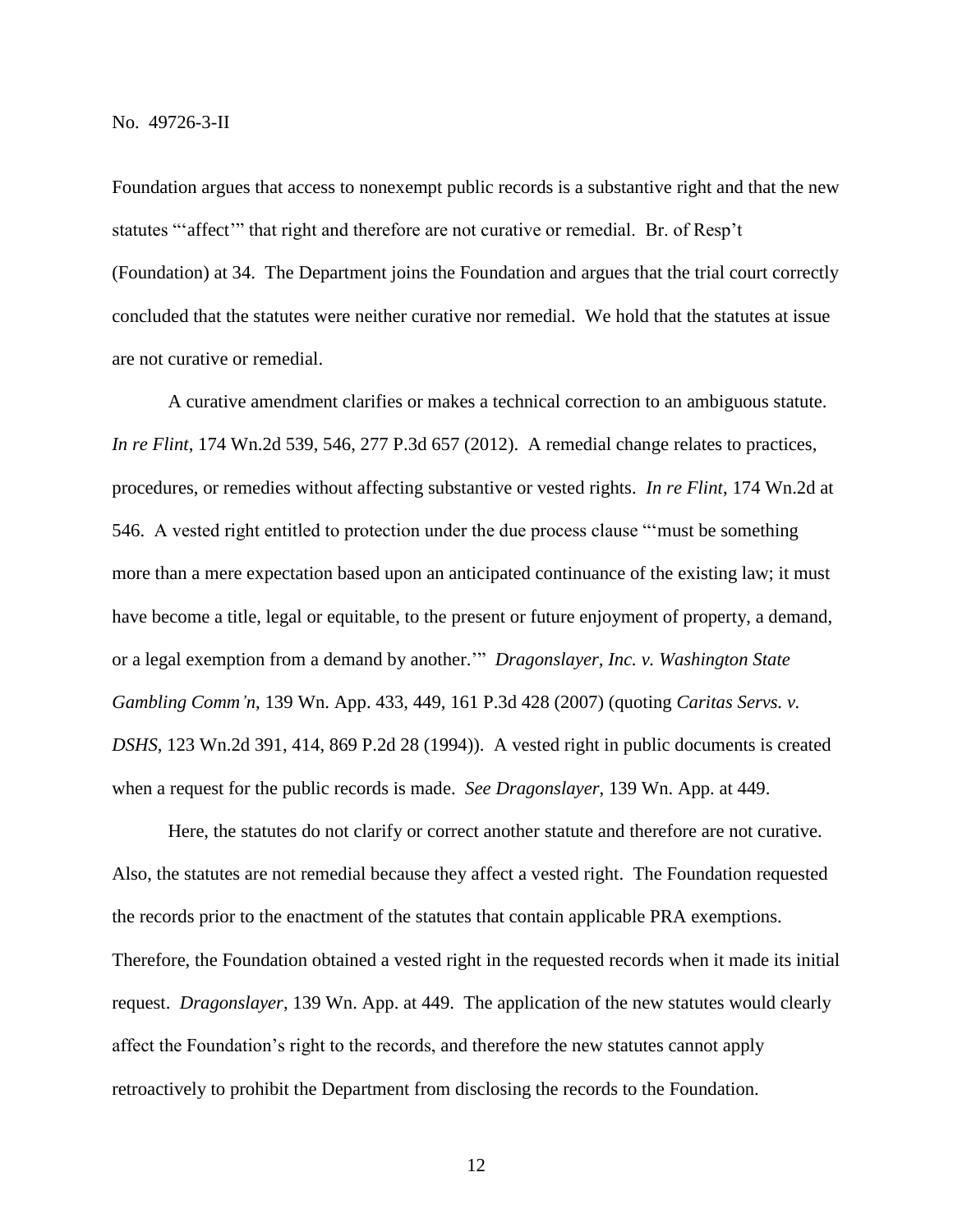No. 49726-3-II

 $\overline{a}$ 

Because the statues have no express provision for retroactivity and are not curative or remedial in nature, the statutes cannot apply retroactively. As such, SEIU 925 has not overcome the presumption that the statutes apply prospectively only.<sup>11</sup>

## *D. Law in Effect at Time of Request*

SEIU 925 also argues that the trial court erred by failing to apply the law in effect at the time the trial court rendered its decision. SEIU 925 asserts that because the new statutes became effective prior to the day the court rendered its decision, the court was bound to enter the injunction prohibiting the Department from releasing the records. The Department argues that the statutes were not in effect when the Foundation made its request for records, and therefore, the Department is obligated to disclose the information. We agree with the Department.

Generally, a court is to apply the law in effect at the time it renders its decision. *In re Dependency of A.M.M*., 182 Wn. App. 776, 789, 332 P.3d 500 (2014). However, when a statute affecting the disclosure of records is amended after a party has made a records request and where the statute is not retroactive in nature, the controlling law is the law in existence at the time the request was made. *John Doe A v. Wash. State Patrol*, 185 Wn.2d 363, 375 n. 2, 374 P.3d 63 (2016), *review denied*, 189 Wn.2d 1019 (2017).

Here, the Foundation requested the records prior to enactment of the statutes. As discussed above, the statutes also do not apply retroactively. Accordingly, because the statutes are not retroactive, and because the controlling law in this case is the law in effect at the time that

 $11$  Because we affirm the trial court's determination that the statutes do not operate retroactively here, we do not address the Foundation's argument that the retroactive application of the statutes creates ex post facto problems with the criminal provisions created in I-1501.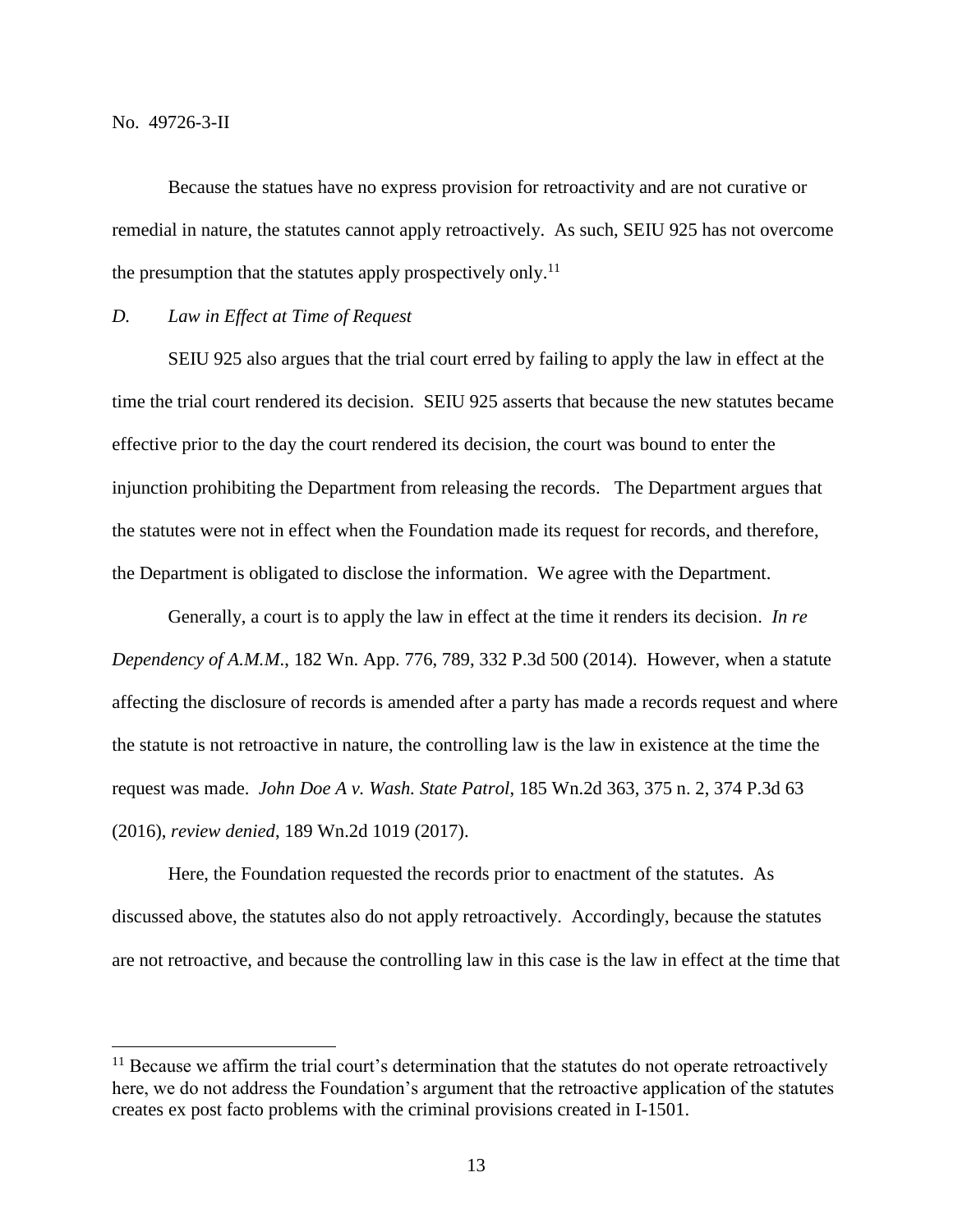the Foundation made its request for the records, the trial court did not err by denying the injunction on this basis.

## III. PUBLIC ASSISTANCE STATUTE

SEIU 925 argues that the trial court erred by denying injunctive relief because former RCW 74.04.060(4) prohibited the Department from releasing records of any lists or names if the information is sought for political purpose. We disagree.

#### 1. *Legal Principles*

The PRA establishes an affirmative duty to disclose public records unless the records fall within specific statutory exemptions or prohibitions. *Progressive Animal Welfare Soc. v. Univ. of Washington*, 125 Wn.2d 243, 258, 884 P.2d 592 (1994). We first determine whether the requested records are within one of the PRA's exemptions or within some other statute which exempts or prohibits disclosure of specific information or records. *Progressive Animal Welfare Soc.*, 125 Wn.2d at 258. We interpret exceptions to the PRA narrowly. *See* RCW 42.56.030.

Statutory interpretation is a matter of law reviewed de novo. *Jametsky v. Olsen*, 179 Wn.2d 756, 761, 317 P.3d 1003 (2014). The primary goal of statutory interpretation is to determine and give effect to the legislature's intent. *Jametsky*, 179 Wn.2d at 762. To determine legislative intent, we first look to the plain language of the statute. *Jametsky*, 179 Wn.2d at 762. We consider the language of the provision in question, the context of the statute in which the provision is found, and related statutes. *In re Adoption of T.A.W.*, 188 Wn. App. 799, 809, 354 P.3d 46 (2015), *aff'd* 186 Wn.2d 828 (2016). When the statute at issue or a related statute includes an applicable statement of purpose, we interpret statutory language in a manner consistent with that stated purpose. *In re Adoption of T.A.W.*, 188 Wn. App. at 809.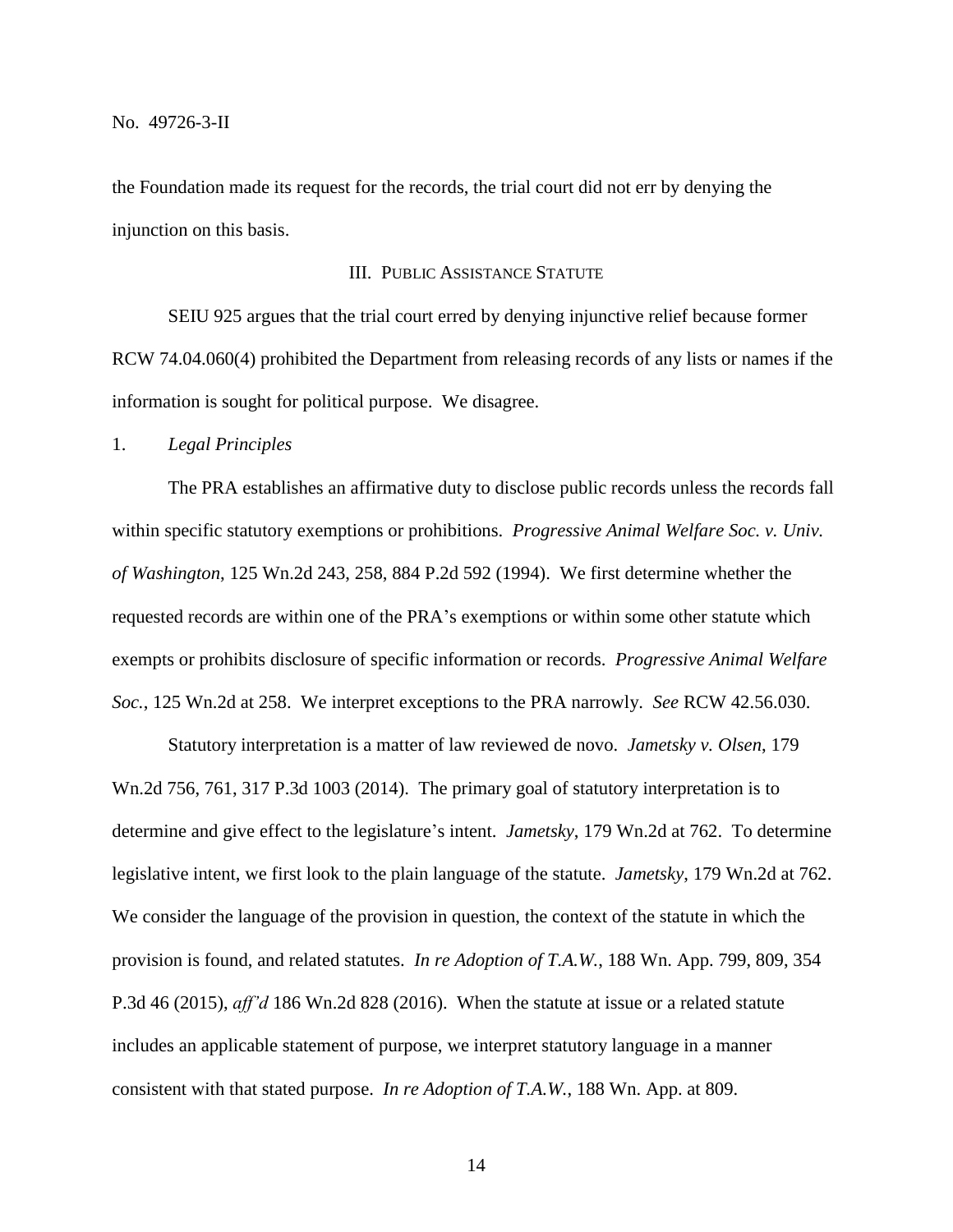To discern the plain meaning of undefined statutory language, we give words their usual and ordinary meaning and we interpret them in the context of the statute. *AllianceOne Receivables Mgmt., Inc. v. Lewis*, 180 Wn.2d 389, 395-96, 325 P.3d 904 (2014). If the plain meaning of a statute is unambiguous, we apply the plain meaning as an expression of legislative intent without considering extrinsic sources. *Jametsky*, 179 Wn.2d at 762. We do not rewrite unambiguous statutory language under the guise of interpretation. *Cerrillo v. Esparza*, 158 Wn.2d 194, 201, 142 P.3d 155 (2006).

2. *Former RCW 74.04.060(4) Does Not Prevent Disclosure of Provider Information*

Former RCW 74.04.060 provides:

(1)(a) For the protection of *applicants and recipients*, the department, the authority, and the county offices and their respective officers and employees are prohibited, except as hereinafter provided, from disclosing the contents of any records, files, papers and communications, except for purposes directly connected with the administration of the programs of this title . . . except for the right of any individual to inquire of the office whether a named individual is a recipient of welfare assistance and such person shall be entitled to an affirmative or negative answer.

. . . .

(c) The department shall review methods to improve the protection and confidentiality of information *for recipients of welfare assistance* who have disclosed to the department that they are past or current victims of domestic violence or stalking.

. . . .

(2) The county offices shall maintain monthly at their offices a report showing the names and addresses of all *recipients* in the county receiving public assistance under this title, together with the amount paid to each during the preceding month.

. . . .

(4) It shall be unlawful, except as provided in this section, for any person, body, association, firm, corporation or other agency to solicit, publish, disclose, receive, make use of, or to authorize, knowingly permit, participate in or acquiesce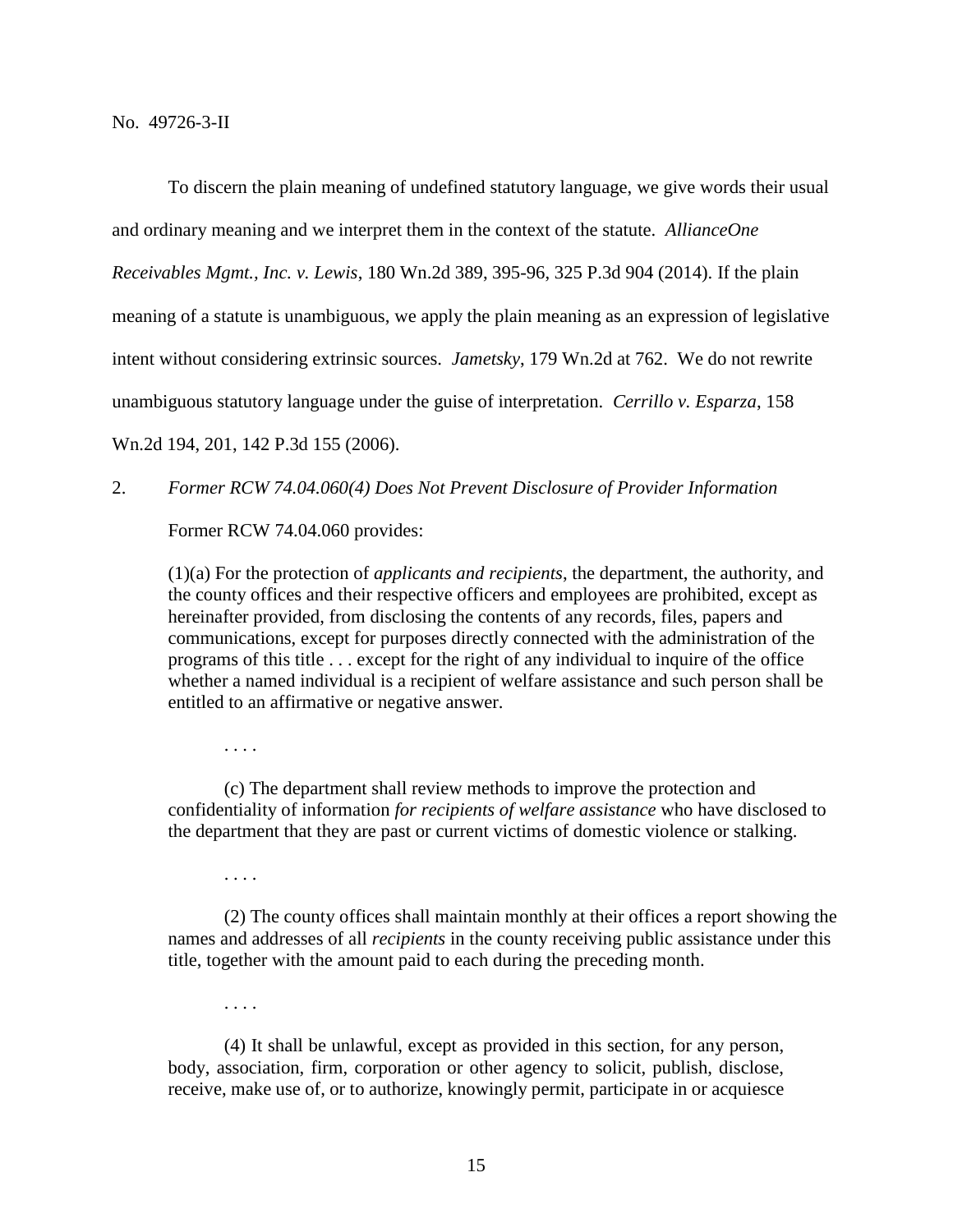in the use *of any lists or names* for commercial or political purposes of any nature. The violation of this section shall be a gross misdemeanor.

### (Emphasis added.)

SEIU 925 argues that former RCW 74.04.060(4) falls within the "other statute" exemption to the PRA and prohibits disclosure of any lists of names if requested for a political purpose, not just the list of names of applicants and recipients of public assistance. SEIU 925 asserts that former RCW 74.040.060(4) is not a subset of other sections of former RCW 74.04.060 but rather a separate provision that addresses a different category of records and that section (4) is not limited only to protecting the lists and names of applicants and recipients of public assistance from disclosure. SEIU 925 also argues that the legislature's different word choice in former RCW 74.04.060(4) and other subsections of RCW 74.04.060 requires us to interpret the statute to mean that the Department must not disclose lists or names of *any* persons when the lists are sought for political purposes. We disagree.

Former RCW 74.04.060(1)(a) prohibits the Department from disclosing any records of "applicants and recipients" for the protection of those applicants and recipients. Further, under Former RCW 74.04.060(1)(c), the Department is tasked with reviewing methods to "improve the protection and confidentiality of information for "recipients" who have been victims of abuse. Former RCW 74.04.060(2) requires the Department to maintain a report of the names of recipients receiving public assistance.

A plain language interpretation of a statute looks not only to the provision in question, but to other related provisions that illuminate legislative intent. *Dep't of Ecology v. Campbell & Gwinn, L.L.C.*, 146 Wn.2d 1, 11, 43 P.3d 4 (2002). Former RCW 74.00.060(4), when taken in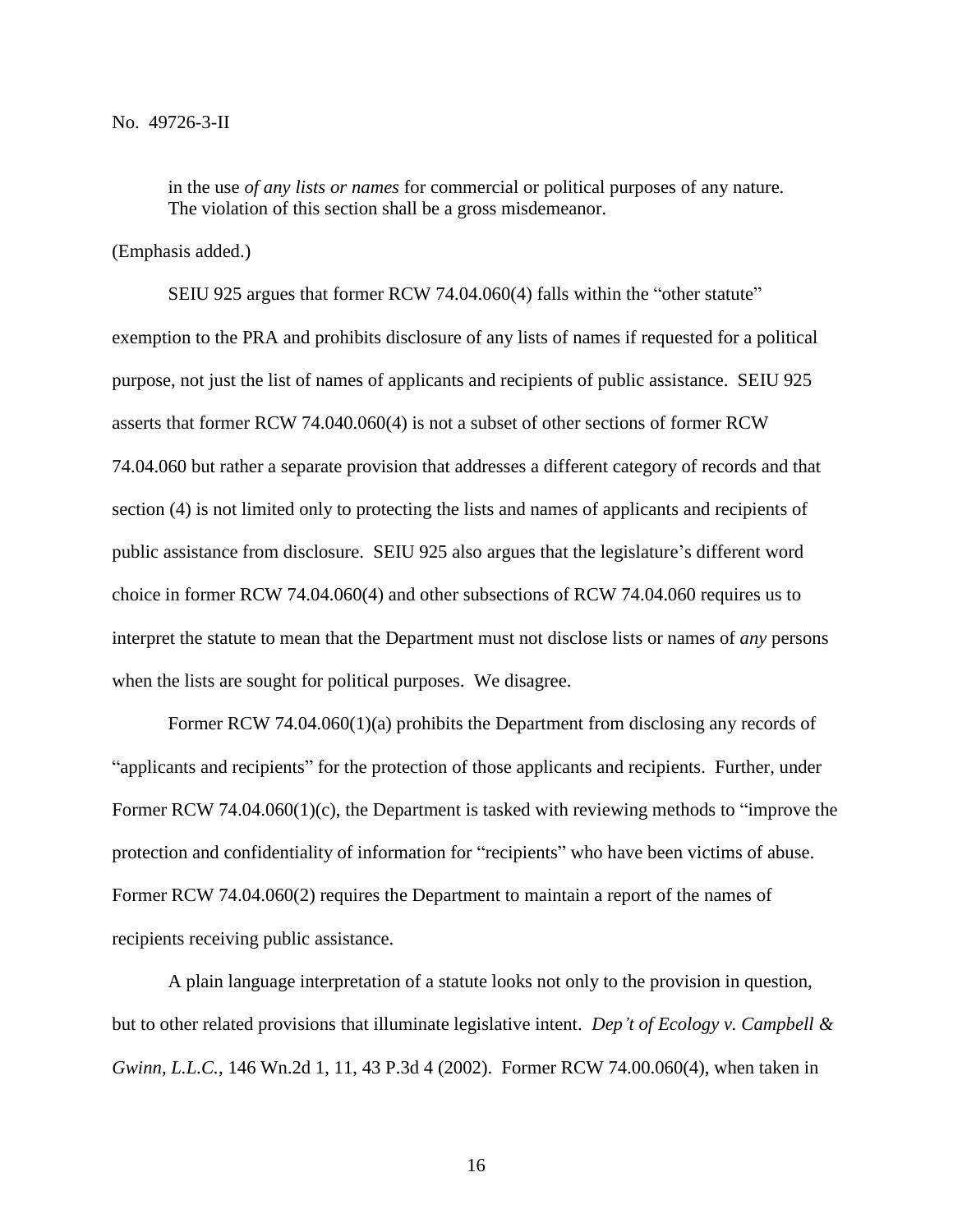context with the related statutes, does not prohibit the disclosure of all lists or names of any individuals when such information is requested for commercial or political purposes. Reading the subsections of former RCW 74.04.060 narrowly, as we must, we see nothing in former RCW 74.04.060 showing that the legislature intended subsection 4 to pertain to any lists or names of any individual. Rather, when read in context with the other portions of the statute, former RCW 74.04.060(4) applies to the lists and names only of recipients or applicants of public assistance when the lists or names are sought for a political purpose.

Former RCW 74.04.060(4) works to establish that information of applicants and recipients is not disclosable for commercial or political uses. Former RCW 74.04.060(4) does not render other sections of chapter 74.04 RCW superfluous but rather adds more protection to the applicant and recipient information. Additionally, adopting SEIU 925's interpretation of former RCW 74.04.060(4) that it exempts provider information from disclosure, would essentially render unnecessary the new exemptions carved out through I-1501.

Because the plain language of former RCW 74.04.060(4) does not prevent disclosure of lists or names of any individuals when they are sought for political purposes, but rather only prevents the disclosure of any lists and names of applicants and recipients of public assistance, SEIU 925's argument fails. Accordingly, we hold that former RCW 74.04.060(4) is not an "other statute" precluding the disclosure of provider information under the  $PRA$ <sup>12</sup>

<sup>&</sup>lt;sup>12</sup> Because we hold that former RCW 74.04.060(4) does not prohibit disclosure of names of providers, we need not address whether the Foundation sought lists or names of providers for political purposes.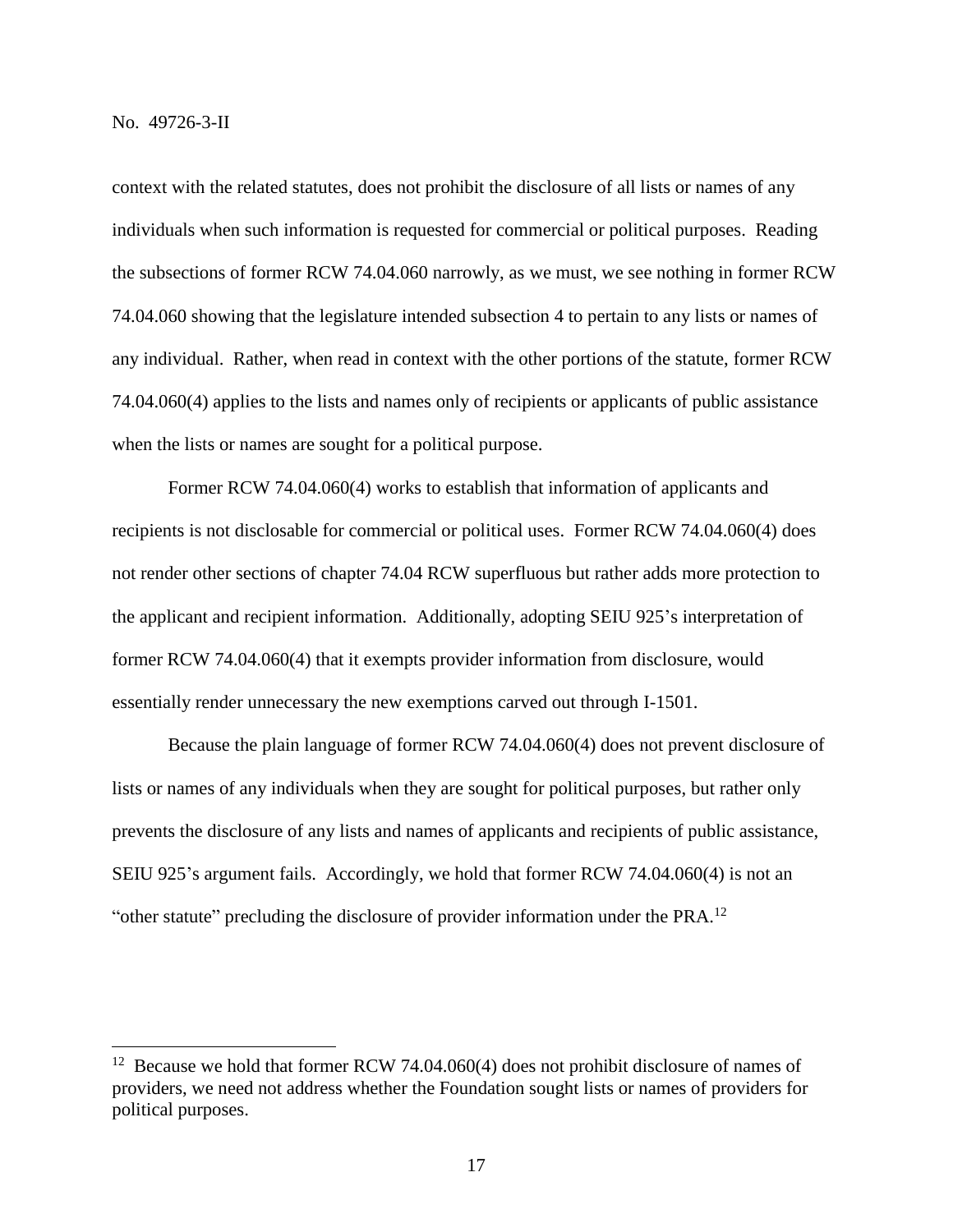#### IV. INJUNCTION PROPERLY DENIED

As explained above, in order to obtain a PRA injunction, a party must prove that an exemption applies. *Ameriquest*, 177 Wn.2d at 486. Only if an exemption applies does a court address whether an injunction is appropriate under the statutory requirements: whether disclosure would not be in the public interest and would substantially and irreparably damage a person or vital government functions. *Lyft*, 190 Wn.2d at 791.

Because here, RCW 43.17.410(1) and RCW 42.56.640 do not apply retroactively and former RCW 74.04.060(4) is not an "other statute" exemption under the PRA, no exemption applies to prohibit the Department from releasing the records. Because no exemption applies, we do not reach the question of whether an injunction is appropriate in this case.

#### **CONCLUSION**

Because RCW 43.17.410(1) and RCW 42.56.640 do not apply retroactively and because former RCW 74.04.060(4) is not an exemption under the PRA, the trial court did not err in denying SEIU's request for injunction. We affirm.

A majority of the panel having determined that this opinion will not be printed in the Washington Appellate Reports, but will be filed for public record in accordance with RCW 2.06.040, it is so ordered.

 $\Box$ Worswick, J.

 $\mathcal{L}$ Sutton, J.